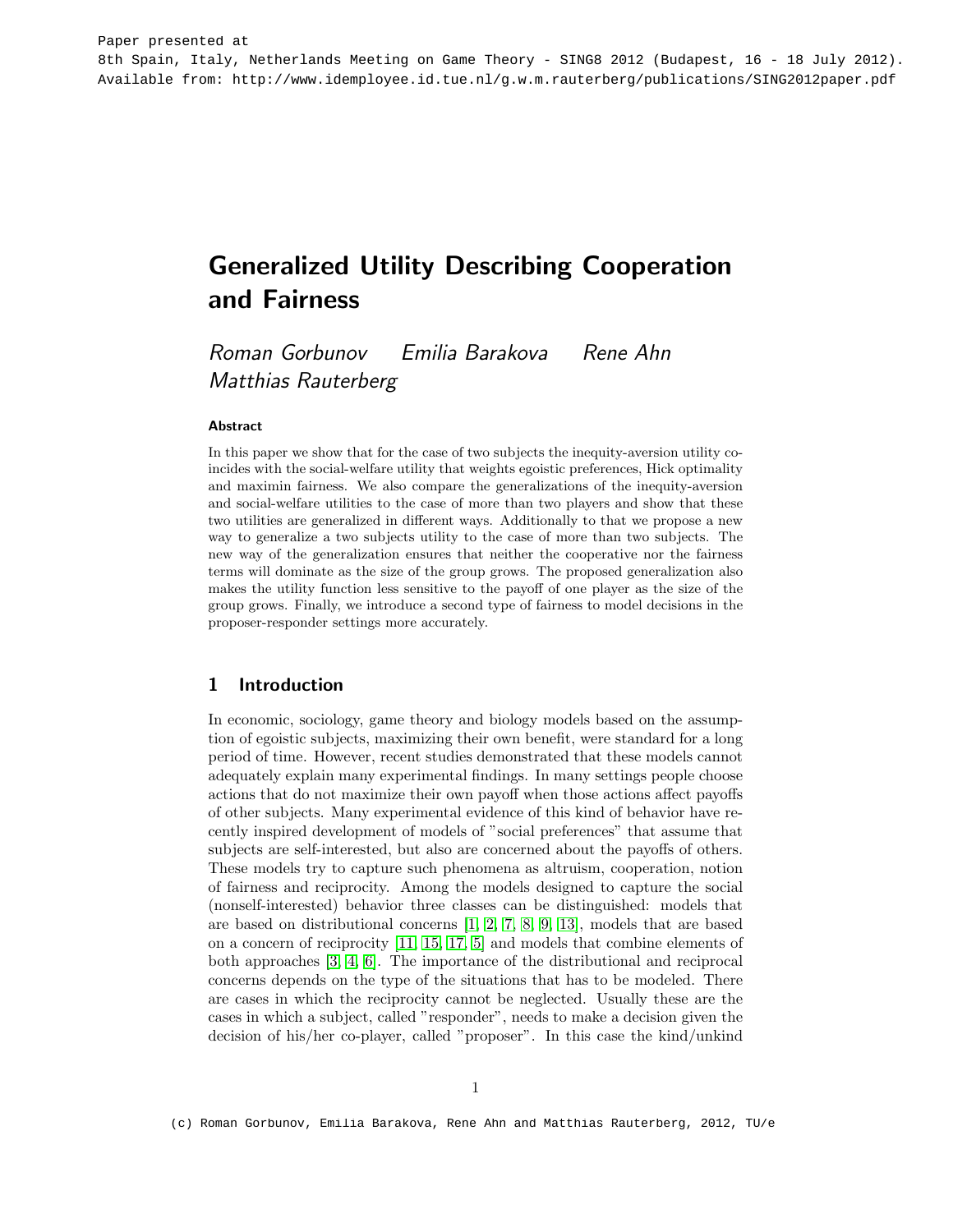actions of the proposer are usually reciprocated by a reward or punishment of the responder. To model the reciprocal behavior of the responder the following factors have to be take into account: the options available to the responder, the option proposed by the proposer, the options that could be proposed by the proposer and believes of the responder about the intentions of the proposer. There are also cases in which the reciprocal component of the concerns is absent. In particular for the person who makes the very first move in the game the attractiveness of the options depends solely on the payoffs associated with the option. In other words, in the this situation only the distributional concerns matter. Even for these simple cases the there is no consensus about what is the correct way to model preferences of the subjects. For example, in the literature several alternative models have been proposed. The "difference-aversion models" assume that subjects are motivated to increase their personal payoff and to reduce difference between their and others payoffs [\[9\]](#page-16-4). In contrast, the "social-welfare models" assume that subjects preferences consist of three components: (1) a component responsible for an egoistic behavior, (2) Hicks optimality component which is responsible for a cooperative behavior, and (3) a fairness component [\[3\]](#page-16-8). Although the inequity-aversion and social-welfare utilities are based on different ideas, it has been shown in the literature that for the case of two subjects they can be represented by the same simple expressions and the difference between the utilities is only because of different values of the parameters [\[3\]](#page-16-8). In this paper we consider the case of more than two subjects and show that for this case the inequity-aversion and social-welfare utilities are different. We consider the transition from the two-subject case to the case of more than two subjects in more detail and propose a new way to make this transition. For the case of more than two subjects, the proposed utility differs from the socialwelfare and inequity-aversion utilities proposed in the literature. We argue that the proposed form of the utility has several advantages in comparison with the earlier proposed utilities. Moreover, we introduce additional fairness term. The purpose of this term is to model the fact that proposers can make different decisions depending on how many points he/she and responder get if the proposition is rejected. We believe that this additional fairness terms is important for an adequate description of the proposers behavior. The construction of the proposed utility function was driven by practical need to describe behavior of subjects in a game used in the MARS-500 experiment to monitor interpersonal relationships [\[10,](#page-16-11) [18,](#page-17-2) [19,](#page-17-3) [12,](#page-16-12) [16\]](#page-17-4).

## 2 Results

## 2.1 Proposer-Responder Settings

Let us consider the proposer-responder setting implemented in many games and observed in many real life situations. In this setting the fist subject, called proposer, needs to choose and propose one of the available options. The responder, in his/her turn, can either accept or reject the proposition. If the proposition is accepted, it is implemented (i.e. the proposer and responder get the payoffs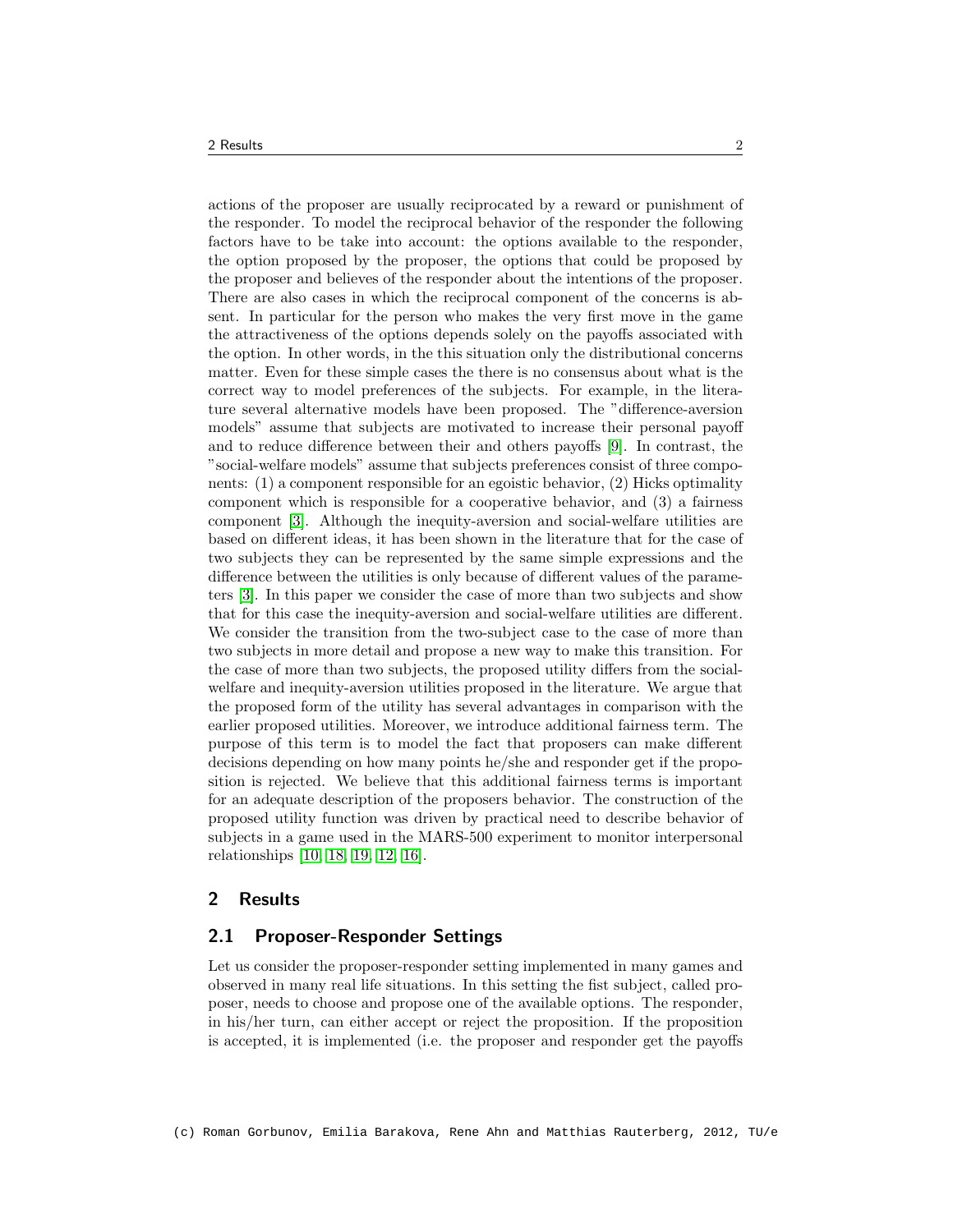associated with the option). If the proposed option is rejected by the responder, a default option is implemented. The default option is also implemented if the proposer does not want to propose anything. It should be noted that the responder has the full information about the options that are available to the proposer. Both players also know what the default option is.

Let us consider the proposer-responder setting in more details. In the proposition phase the proposer chooses one option from a set of available options. Every option is characterized by two numbers:  $p$  and  $r$  that are payoffs of the proposer and responder, respectively. We assume that proposer (implicitly or explicitly) uses some utility function to estimate "attractiveness" of every option:  $u = u(p, r)$ . We also assume that attractiveness of options depend on the default payoffs of the proposer and responder  $p_0$  and  $r_0$  (payoffs that will be given to the proposer and responder in the case of no exchange):  $u = u(p_0, r_0, p, r)$ . In the case of the egoistic proposer, who cares only about his/her own payoff, the utility function is given by the following simple expressions:  $u(p_0, r_0, p, r) = p$ . In many cases (including ours) the above given egoistic utility function is too simple to describe behavior of proposer adequately. For example, the attractiveness of an option to the proposer might depend not only on the payoff provided by the option to the proposer but also on the probability that the considered option will be accepted by the responder and this probability, in its turn, depends on the payoff of the responder.

To describe preferences of subjects in simple test games different utility functions have been proposed. In this paper we will consider the simplest utilities based on clear qualitative ides. The first utility function that we will consider is the "inequity-aversion" utility [\[9\]](#page-16-4). This model assumes that subjects are motivated to increase their own benefit (egoistic preferences) and at the same time they are motivated to reduce difference between their own and others payoffs. The second utility that we will consider is called the "social-welfare" utility [\[3\]](#page-16-8). It assumes that the subjects are motivated to increase their own benefit as well as the social surplus, caring especially about helping those subjects who have a low payoff.

# 2.2 Inequity-Aversion and Social-Welfare Utilities for the Case of Two Subjects

Let us first consider the inequity-aversion utility in more details. For the case of two players it has the following simple form:

<span id="page-2-0"></span>
$$
U_{ia}(p,r) = p - \alpha \max(r - p, 0) - \beta \max(p - r, 0).
$$
 (1)

This utility function has a simple interpretation. The first term represent egoistic preferences of the subjects. Additionally to that there are two terms that represent the fact that player do not like unequal distribution of the payoffs (inequity aversion). It is assumed that subjects do not like situations in which one of the players receives more than another one. It is also assumed that the degree of the dislike of an inequity depends not only on the amount of the inequity but also who is receiving more (I or my co-player). The last assumption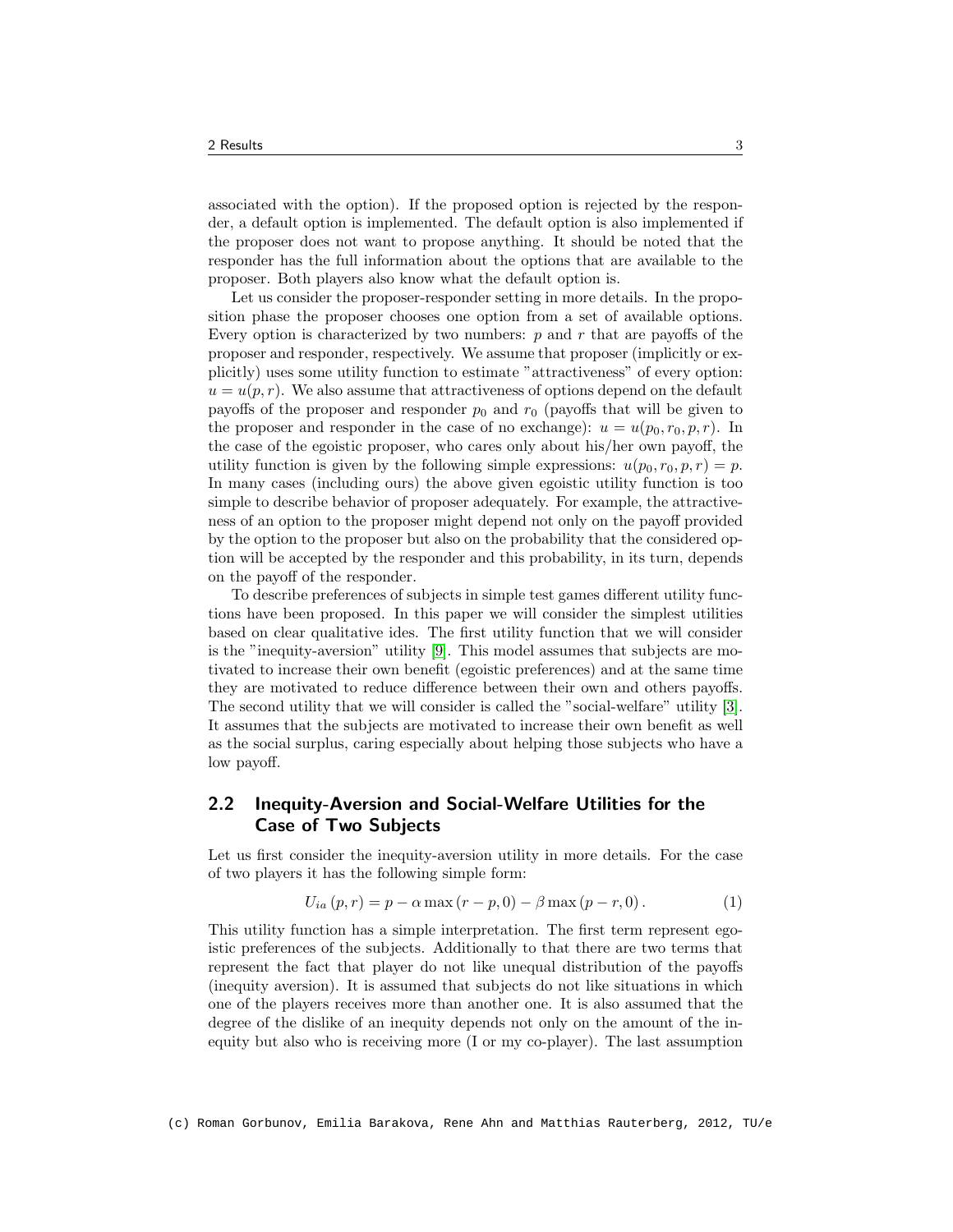is the reason why the utility function has two terms in addition to the egoistic one.

Let us now consider the social-welfare utility in more details. Charness and Rabin [\[3\]](#page-16-8) have proposed to use the social-welfare utility function which, for the case of two subjects, has the following form:

<span id="page-3-0"></span>
$$
U_{sw}(p,r) = (1 - \lambda)p + \lambda [(1 - \delta)(p + r) + \delta \min(p,r)].
$$
\n(2)

As we can see the social-welfare utility combines the egoistic preferences (the first term) with the social ones (the second term). If the parameters  $\lambda$  is equal to zero, the subject is absolutely egoistic. If  $\lambda$  is equal to one then the subject cares only about the social utility. The social term, in its turn, consist of the Hick optimality term and the maximin fairness. The Hick optimality corresponds to the maximization of the total benefit while the maximin fairness motivates the subject to increase the lowest payoff.

Let us now show that the inequity-aversion utility [\(1\)](#page-2-0) coincide with the social-welfare utility [\(2\)](#page-3-0) for the case of two subjects. For that let us find an explicit relation between the parameters of the inequity aversion [\(1\)](#page-2-0) and socialwelfare  $(2)$  utility functions written for two subjects. Before we start to search between the parameters of the two types of the utility functions we first need to ensure that both utility functions are "normalized" in the same way. In other words, we need to remove the ambiguity in the definition of a utility function that can rise from the fact that a decision maker is invariant with respect to the multiplication of the underlying utility by a positive number. For that we consider the both utilities for the  $p = r$ . In this case the inequity aversion utility is equal to p while the social-welfare utility is equal to  $p(1 + \lambda - \lambda \delta)$ . This indicates that the two considered utility functions are different. We can easily see that this difference can be removed if slightly modify the original social-welfare utility function in the following way:

<span id="page-3-1"></span>
$$
U_{sw}(p,r) = (1 - \lambda)p + \lambda \left[\frac{1}{2}(1 - \delta)(p + r) + \delta \min(p, r)\right]
$$
 (3)

Pay attention to the  $1/2$  in front of the term representing the Hick optimality (cooperative term). After this modification the social-welfare utility function will be equal to p for  $p = r$ . This modification can be done by redefinition of the parameters  $\lambda$  and  $\delta$  in the expression. This modification does not change the meaning of the parameters. As before  $\lambda$  represents the portion of the egoistic and social terms in the utility. The  $\lambda$  equal to 1 represent a subject who cares only about the disinterested social utility (i.e. does not care about the personal benefit). In contrast  $\lambda$  equal to 0 represents the egoistic subject. The  $\delta$  gives the balance between the Hick optimality and maximin fairness. The  $\delta$  is equal to 1 means that the subject do not try to cooperate and cares only about the fairness of the outcome. The  $\delta$  equal to 0, in contrast, represents cooperative subjects which do not care about the fairness of the outcome.

To demonstrate that the utilities [\(1\)](#page-2-0) and [\(3\)](#page-3-1) are the same we will consider them for two different cases:  $r < p$  and  $r > p$ . For the  $r > p$  the inequity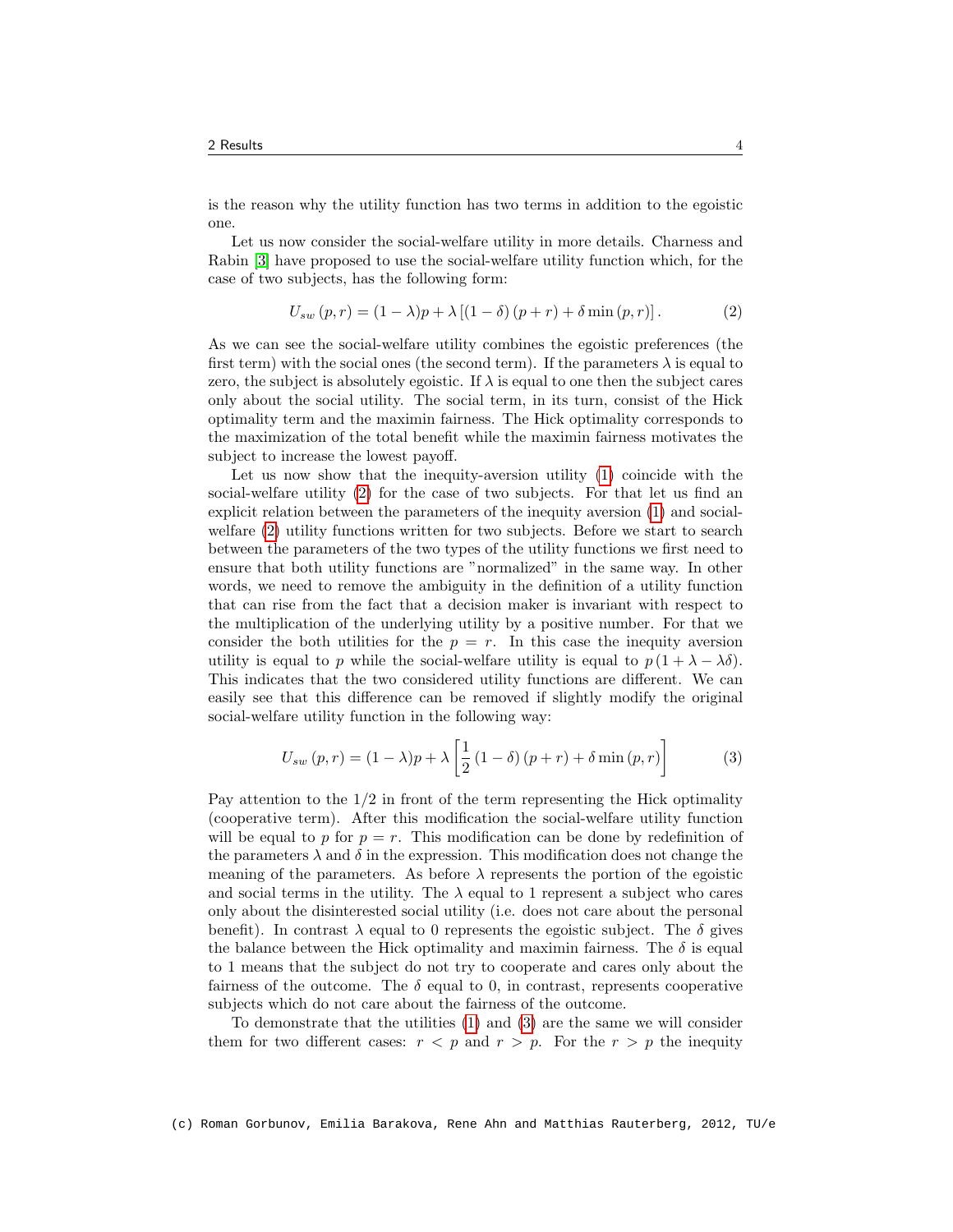aversion and the modified social welfare functions are equal two:

$$
U_{ia}(p,r) = p(1+\alpha) - \alpha, r \tag{4}
$$

$$
U_{sw}(p,r) = \left[1 + \frac{\lambda}{2}(\delta - 1)\right]p - \frac{\lambda}{2}(\delta - 1)r.
$$
 (5)

For the case of  $r < p$  we have the following expressions for the two utility functions:

$$
U_{ia}(p,r) = p(1-\beta) + \beta r, \qquad (6)
$$

$$
U_{sw}(p,r) = \left[1 + \frac{\lambda}{2}(\delta + 1)\right]p + \frac{\lambda}{2}(\delta + 1)r.
$$
 (7)

Just from the comparison of the expressions we can see that the two utility functions are identical and the following relation between the utility parameter should hold:

$$
\alpha = \frac{\lambda}{2} (\delta - 1), \tag{8}
$$

$$
\beta = \frac{\lambda}{2} (\delta + 1). \tag{9}
$$

Just for the record, we also give the inverse relation:

$$
\lambda = \beta - \alpha,\tag{10}
$$

$$
\delta = \frac{\beta + \alpha}{\beta - \alpha}.\tag{11}
$$

The relation between the inequity-aversion and the social-welfare utilities is easy see if we utilize the fact that both utilities are given by two linear functions one of which is valid for the region  $r \geq p$  while another one is valid for the region  $r \leq p$ . It means that both utilities can be written in the following form:

$$
U(p,r) = (1 - \sigma)p + \sigma r \quad if \quad r \ge p,
$$
\n<sup>(12)</sup>

$$
U(p,r) = (1 - \rho)p + \rho r \quad if \quad r \le p,\tag{13}
$$

(14)

where  $\sigma$  and  $\rho$  some real constants. This way of writing of the utility functions was given in the work of Charness and Rabin [\[3\]](#page-16-8). In this form the utility function has a clear interpretation and the different types of the utility functions correspond to different ranges of the parameters  $\sigma$  and  $\rho$ . The inequity-aversion utility is given by the following inequalities:  $\sigma < 0 < \rho < 1$ . These social-welfare utility corresponds to the following range of the parameters:  $1 \ge \rho \ge \sigma > 0$ . Additionally to that we can mention the competitive preferences which are given by the following inequalities:  $\sigma \leq \rho \leq 0$ . These preferences mean that subject always prefers to do as well as possible in comparison to another subject. The visualization of the given relations between the parameters  $\sigma$  and  $\rho$  is given in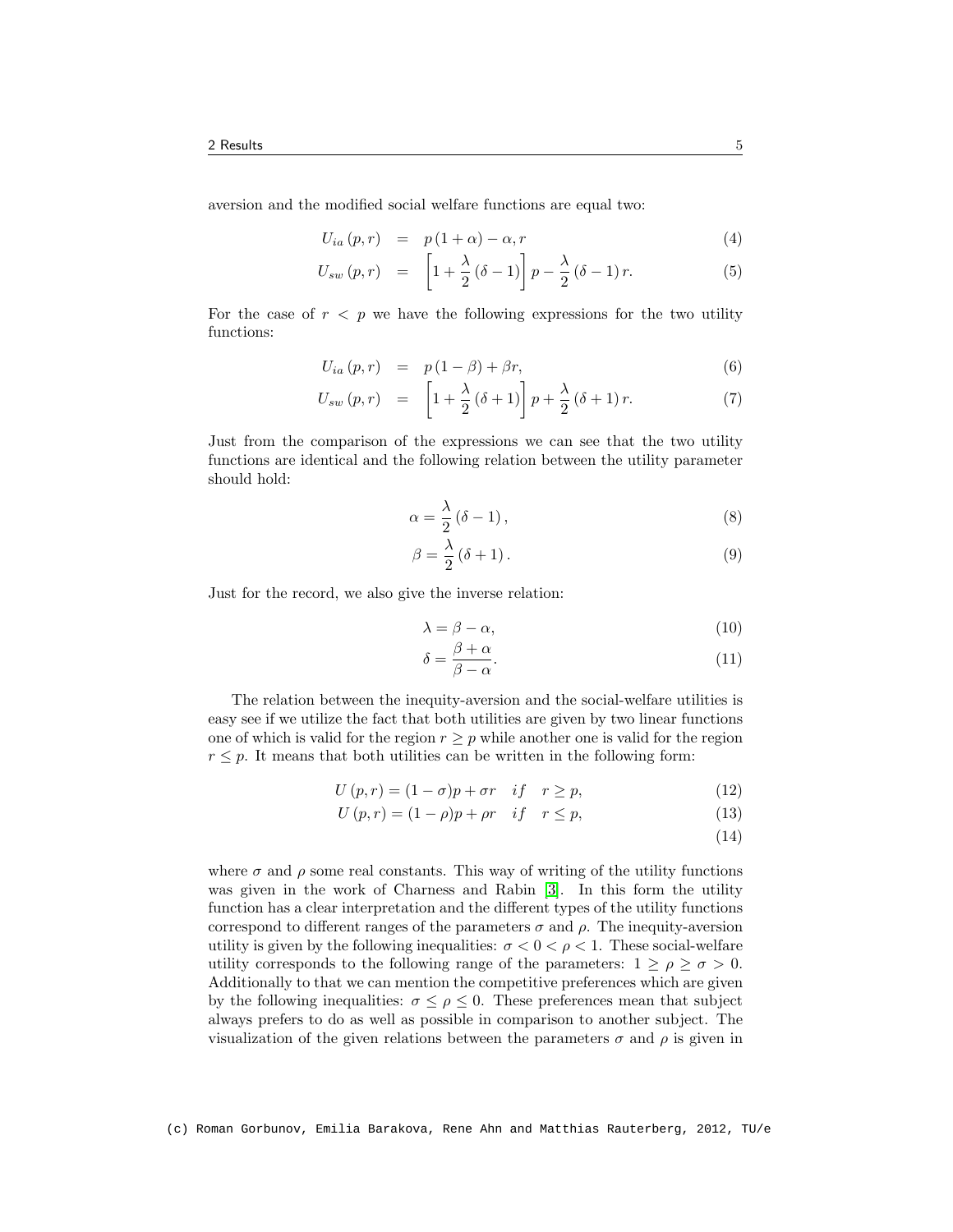

<span id="page-5-0"></span>Fig. 1: Regions of the parameters  $\sigma$  and  $\rho$  corresponding to different classes of the utility functions

the figure [1.](#page-5-0) Additionally to the regions corresponding to the three mentioned classes of the utility functions the figure contains four points corresponding to the four special utility functions. The first shown utility function is the egoistic utility which describes subjects who care only about their own benefit. The cooperative utility corresponds to the subjects who put equal weights on each subjects payoff. In other words, these subjects try to maximize the total benefit. The sacrificing utility corresponds to the subject who cares only about the payoff of another subject. And finally the maximin fairness utility describes subjects who care only about the fairness of the outcome.

The figures [2](#page-6-0)[-4](#page-7-0) shows examples of the inequity-aversion, social-welfare and competitive utilities, respectively.

# 2.3 Inequity-Aversion and Social-Welfare Utilities for the Case of More than Two Subjects

The generalization of the earlier considered utility functions on the case of more than two subjects has been already studied by other researchers. In particular in the work of Fehr and Schmidt [\[9\]](#page-16-4) which introduces the inequity aversion utility function [\(1\)](#page-2-0) a form applicable to more than two players is also given:

<span id="page-5-1"></span>
$$
U_i^{ia} = x_i - \frac{\alpha}{n-1} \sum_{\substack{j=1 \ j \neq i}}^n \max(x_j - x_i, 0) - \frac{\beta}{n-1} \sum_{\substack{j=1 \ j \neq i}}^n \max(x_i - x_j, 0) \tag{15}
$$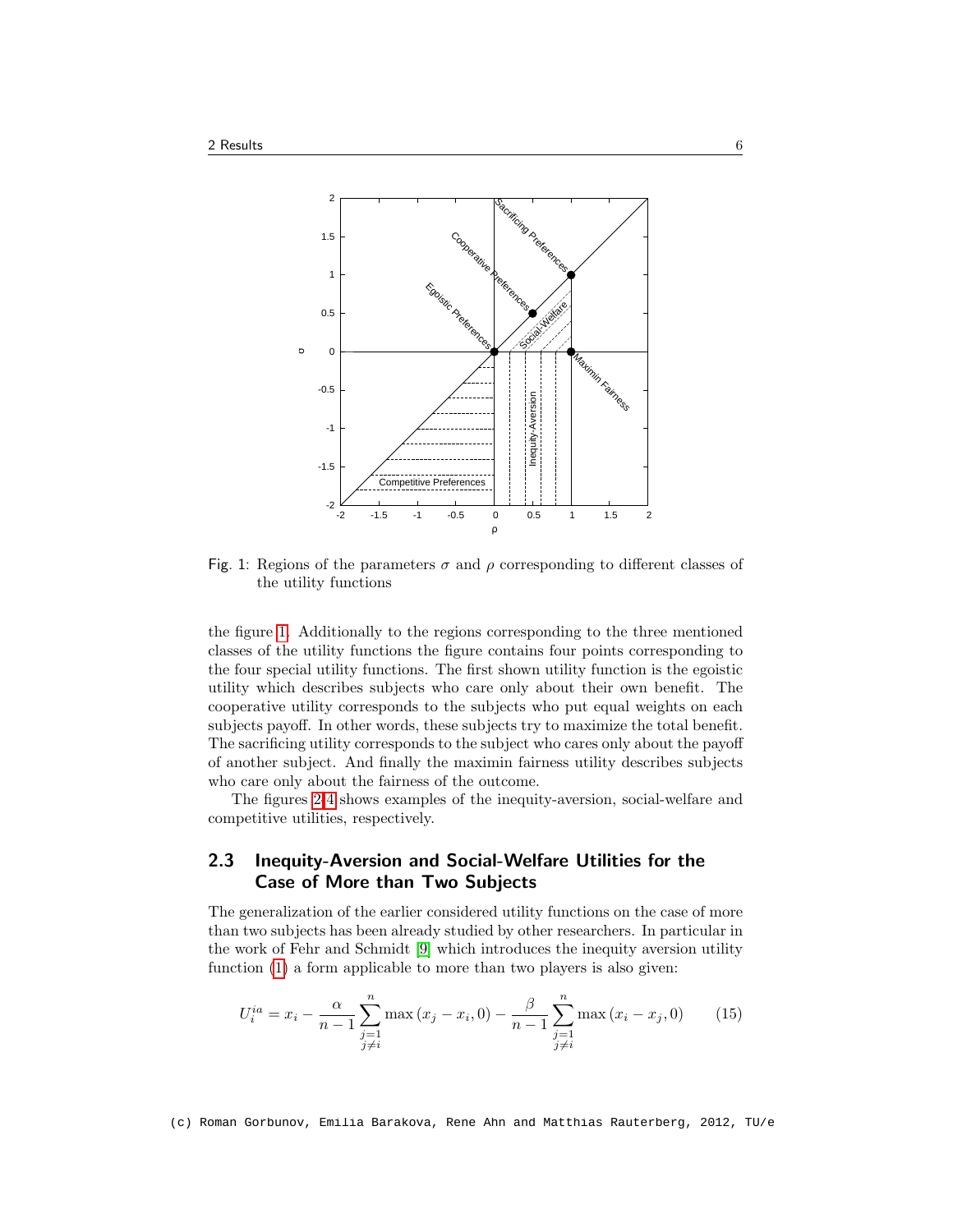

<span id="page-6-0"></span>Fig. 2: Example of an inequity-aversion utility



Fig. 3: Example of a social-welfare utility

Charness and Rabin [\[3\]](#page-16-8), who introduce the social-welfare utility function, also give the generalization of the function on the case of more than two players:

(c) Roman Gorbunov, Emilia Barakova, Rene Ahn and Matthias Rauterberg, 2012, TU/e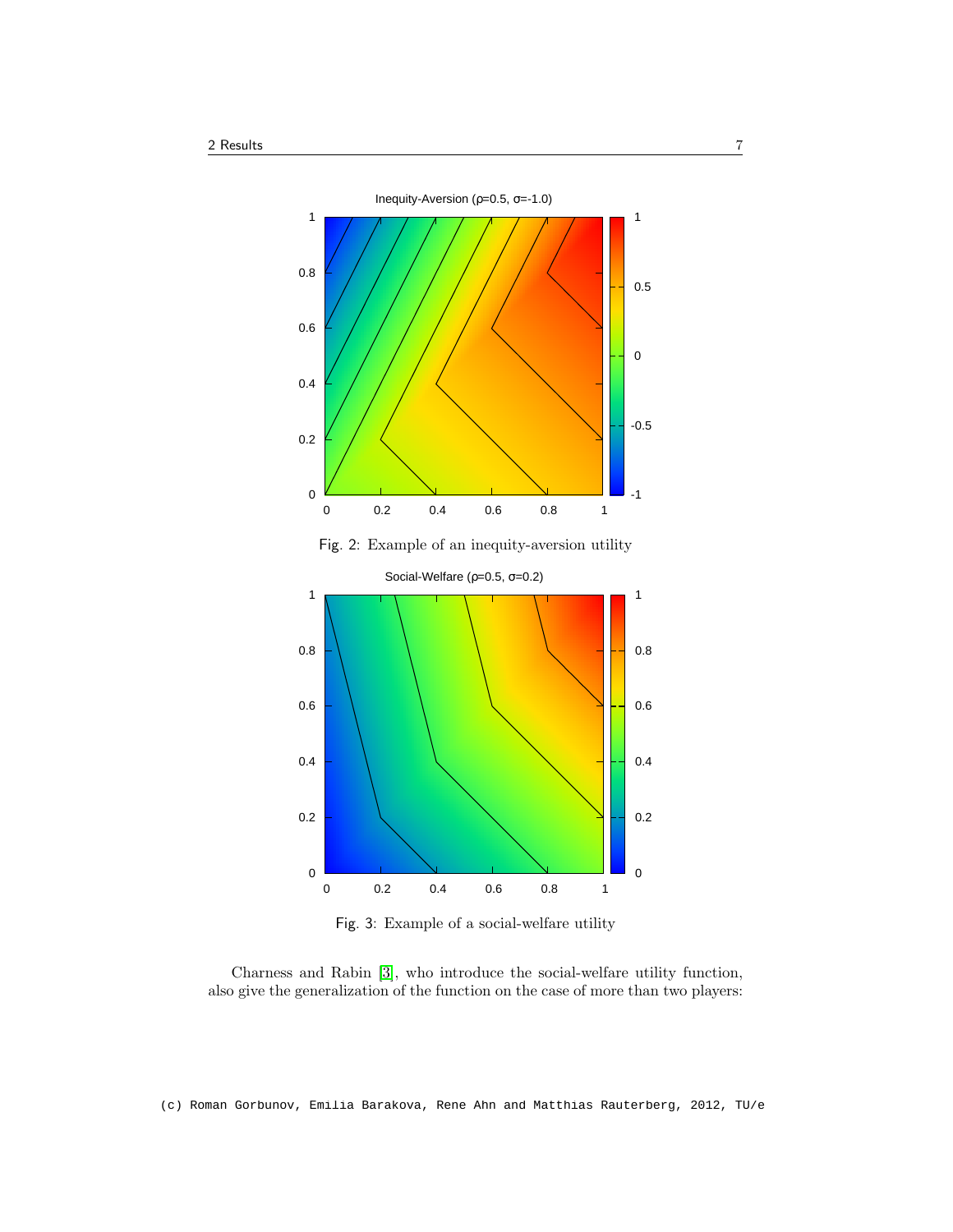

<span id="page-7-0"></span>Fig. 4: Example of a competitive utility

<span id="page-7-1"></span>
$$
U_i^{sw} = (1 - \lambda)x_i + \lambda \left[ (1 - \delta) \sum_{i=1}^n x_i + \delta \min(x_1, x_2, \dots, x_n) \right].
$$
 (16)

As we have demonstrated, in the case of two subjects the inequity aversion and social-welfare utility functions coincide but the question if they are generalized to the case of many players in the same way arizes. We will demonstrate that these two utility functions are generalized in different ways. Moreover, we will provide the third way to make this generalization. We also argue why we think the generalization approach that we propose provides a more adequate description of the behavior of the subjects. First, we formalize the procedure that is used to generalize the inequity aversion function. Second, we apply this procedure to the social-welfare utility function for two subjects to make it more obvious that the many-subjects inequity aversion utility functions differs from the many-subjects social-welfare function. Third, we examine the logic behind the two ways to make the generalization to the many-subjects case and present a new way to make this generalization.

It can be easily demonstrated that the many-subjects inequity aversion utility function [\(15\)](#page-5-1) can be obtained from the two-subjects utility function [\(1\)](#page-2-0) in the following way:

$$
U_{ia}^{(n)}(x_1,\ldots,x_i,\ldots,x_n) = \frac{1}{n-1} \sum_{\substack{j=1 \ j \neq i}}^n U_{ia}^{(2)}(x_i,x_j)
$$
 (17)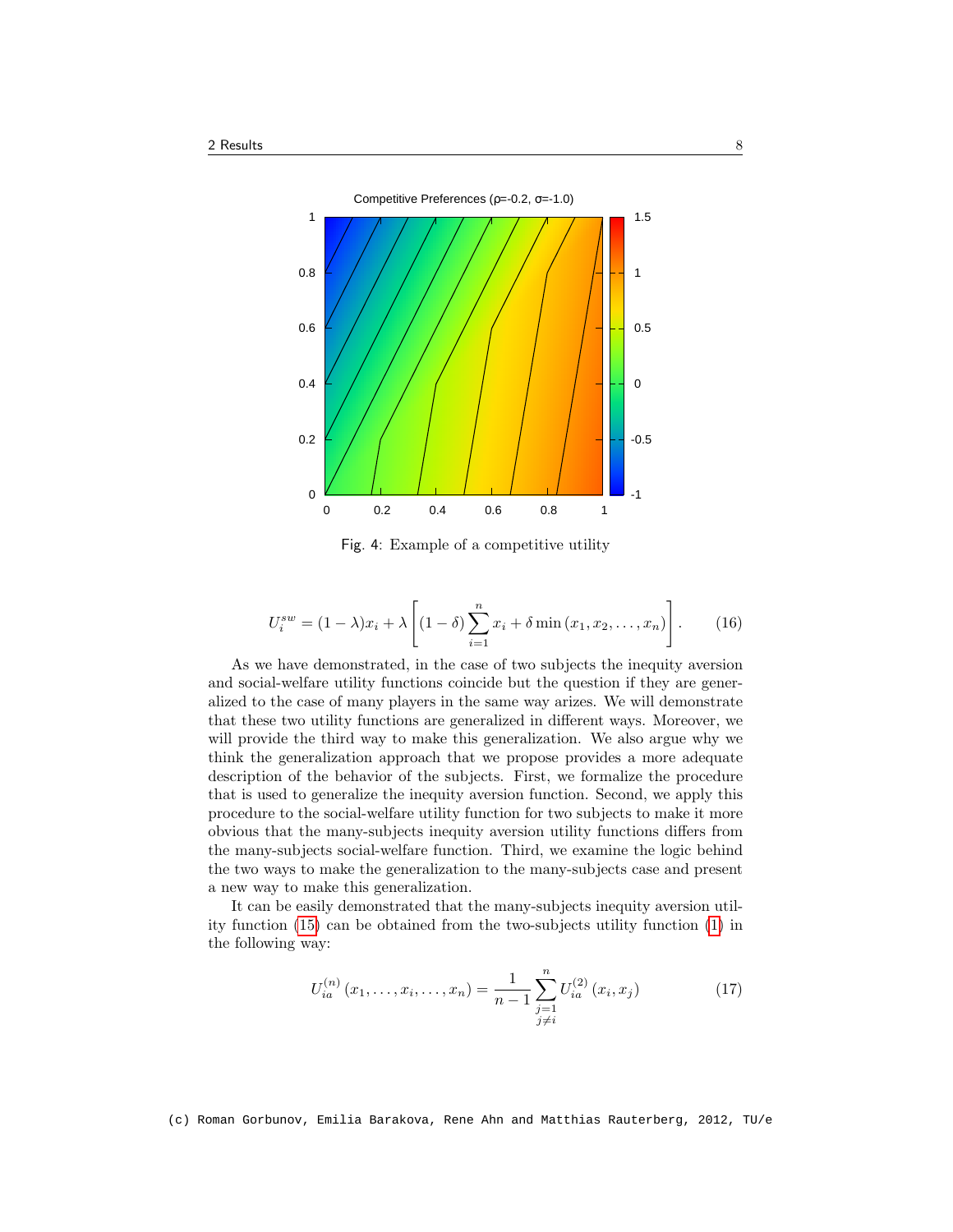Let us apply this procedure to the modified social-welfare utility function  $(3)$ :

<span id="page-8-0"></span>
$$
\frac{1}{n-1} \sum_{\substack{j=1 \ j \neq i}}^{n} (1-\lambda)x_i + \lambda \left[ \frac{1}{2} (1-\delta)(x_i + x_j) + \delta \min(x_i, x_j) \right] =
$$
\n
$$
(1-\lambda)x_i + \frac{\lambda(1-\delta)}{2}x_i + \frac{1}{n-1} \frac{\lambda(1-\delta)}{2} \sum_{\substack{j=1 \ j \neq i}}^{n} x_j + \frac{\lambda \delta}{n-1} \sum_{\substack{j=1 \ j \neq i}}^{n} \min(x_i, x_j). \tag{18}
$$

As is evident, the structure of the above expression [18](#page-8-0) is different from those of the social-welfare function written for more than two subjects [\(16\)](#page-7-1), in spite on the fact that we started from the two-subjects social-welfare function [\(3\)](#page-3-1). Let us consider the difference between the above expression and the many-subject social-welfare function [\(16\)](#page-7-1) in more details. The first observation is that the above utility function, which is nothing but the inequity aversion utility written in a different way, does contain some terms that could be associated with the egoistic preferences, Hick optimality (cooperativeness) and the maximin utility. The first difference is that the cooperative term (the third one) in the equation [18](#page-8-0) does not contain the contribution from the subject for whom the utility is given. Moreover, it is divided by the number of subject. In other words, the above inequity aversion utility function uses the average payoff of the subjects while the social-welfare utility uses the total payoff of the subject. To make the above expression closer to the social-welfare function we will remove the  $n-1$  term from the expression. In this case the second term can go under the sum of the third term and we will get the same Hick optimality terms as in the social-welfare utility function:

$$
(1 - \lambda) x_i + \lambda \left[ \frac{1}{2} \left( 1 - \delta \right) \sum_{j=1}^n x_j + \delta \sum_{\substack{j=1 \\ j \neq i}}^n \min \left( x_i, x_j \right) \right]. \tag{19}
$$

Now the expression becomes more similar to the original social welfare utility function [\(16\)](#page-7-1). The  $1/2$  coefficient in from of the Hick optimality term is there just because we used the modified version of the social-welfare function [\(3\)](#page-3-1) instead of the original one [\(2\)](#page-3-0).

## 2.4 A New Way to Generalize to the Case of More than Two Subjects

Besides that the only difference between the last expression and the original social-welfare function is the maximin fairness term. In the case of the socialwelfare function the fairness is calculated as the minimal payoff in the group. In the above expressions the subject compares himself with all other subjects in the group and for every comparison the fairness is calculated and is added to the total fairness. This difference demonstrates that there could be different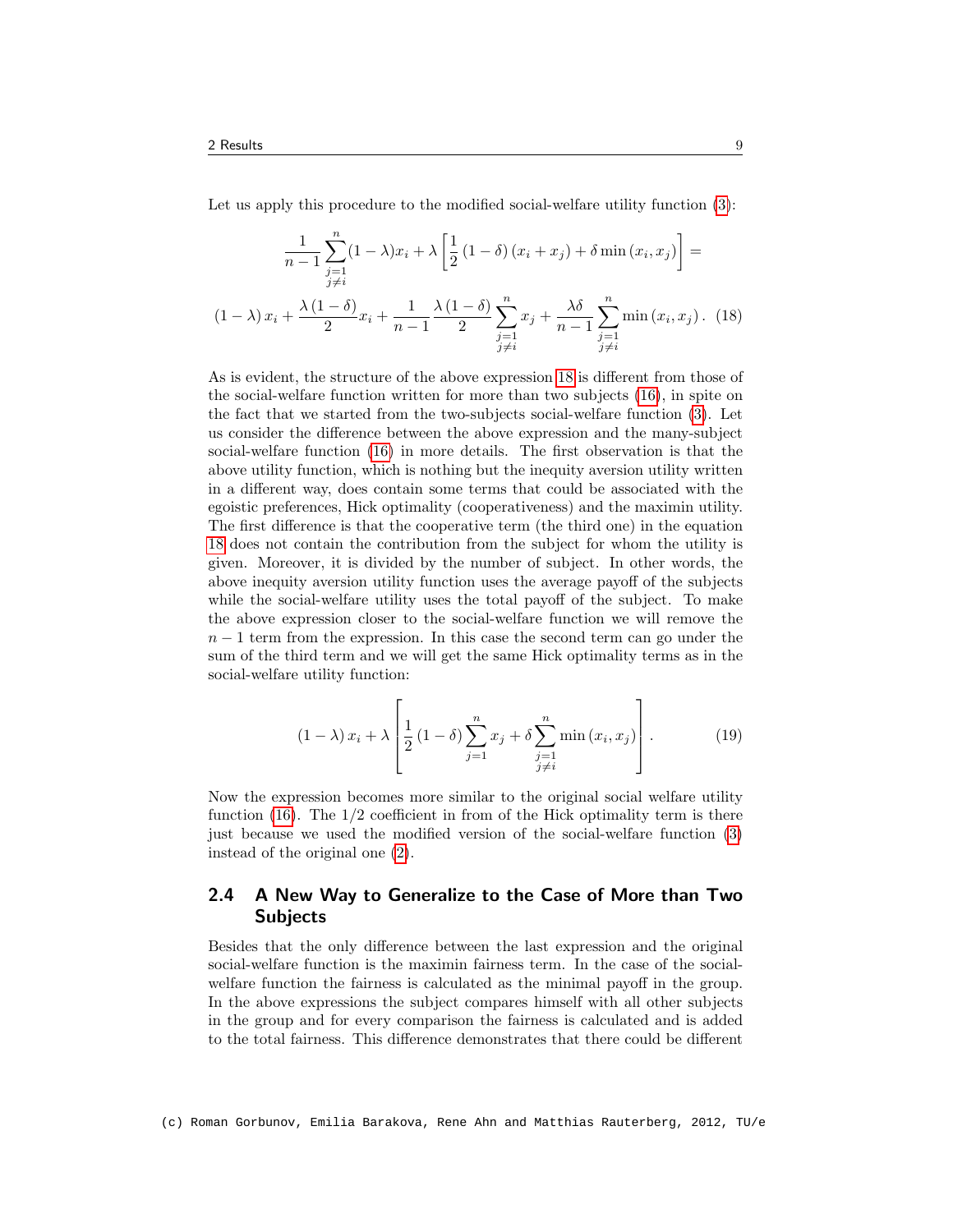ways to calculate the total fairness or, in other words, there could be different ways to generalize the maximin fairness from the two-subjects case to the more than-two-subjects case. We think that using the term used in the social-welfare function has a fundamental problem. We will demonstrate that with the following example. Assume that a subject needs to choose between the following two situations. In the first situation 50 subjects get 11 points, other 50 subjects get 9 points and 1 subject gets 7 points. In the second situation 50 subjects get 12 points, other 50 subjects get 8 points and one subject gets 7 points. Transition from the first case to the second one seems to make the distribution of points less fair since the reach subjects start to get even more and pure subjects start to get even less. However, according to the expression used in the social-welfare function the fairness of both situations is the same (it is equal to 7, the minimal payoff in the group). To resolve this problem we propose to calculate the fairness of the payoffs distributions for all possible pairs of players and sum the values up:

<span id="page-9-0"></span>
$$
\sum_{\substack{k,l=1\\k\neq l}}^{n} \min\left(x_k, x_l\right). \tag{20}
$$

Additionally to that we have to decide how the weighting factor in front of this expression should depend on the number of the subjects in the group. The problem is that in the Hick optimality terms we have  $n$  summands while in the maximin that we have just introduced the number of terms is  $n^2 - n$ . As a result the fairness terms will dominate the cooperation term if  $n$  is larger enough. To resolve this problem we propose to calculate the average fairness. For that we divide the total fairness by number of terms under the sum  $n (n - 1)$ . This quantity should not grow as  $n$  grows. Since the Hick optimality is proportional to n, we multiply the average fairness of the distribution by n. This way to combine the maximin fairness and Hick optimality ensures that none of this terms will dominate another one for large  $n$ . Summarizing we propose to use the following utility function for the case of more than to subjects:

$$
U = (1 - \lambda) x_i + \lambda \left[ \frac{1}{2} (1 - \delta) \sum_{j=1}^n x_j + \frac{1}{2} \frac{\delta}{n-1} \sum_{\substack{k,l=1 \\ k \neq l}}^n \min(x_i, x_j) \right].
$$
 (21)

For the two players the above utility function is the same as the inequity aversion and the social-welfare utilities functions. For the case of more than two subjects all the three utilities functions are different.

## 2.5 The Second Type of Fairness

In the proposer-responder settings the decisions of the proposer (what option will be proposed) depend not only on the payoffs of the options but also on the payoffs of the default option [\[14\]](#page-16-13). By the default option we understand the option which will be implemented if proposer do not proposed anything or if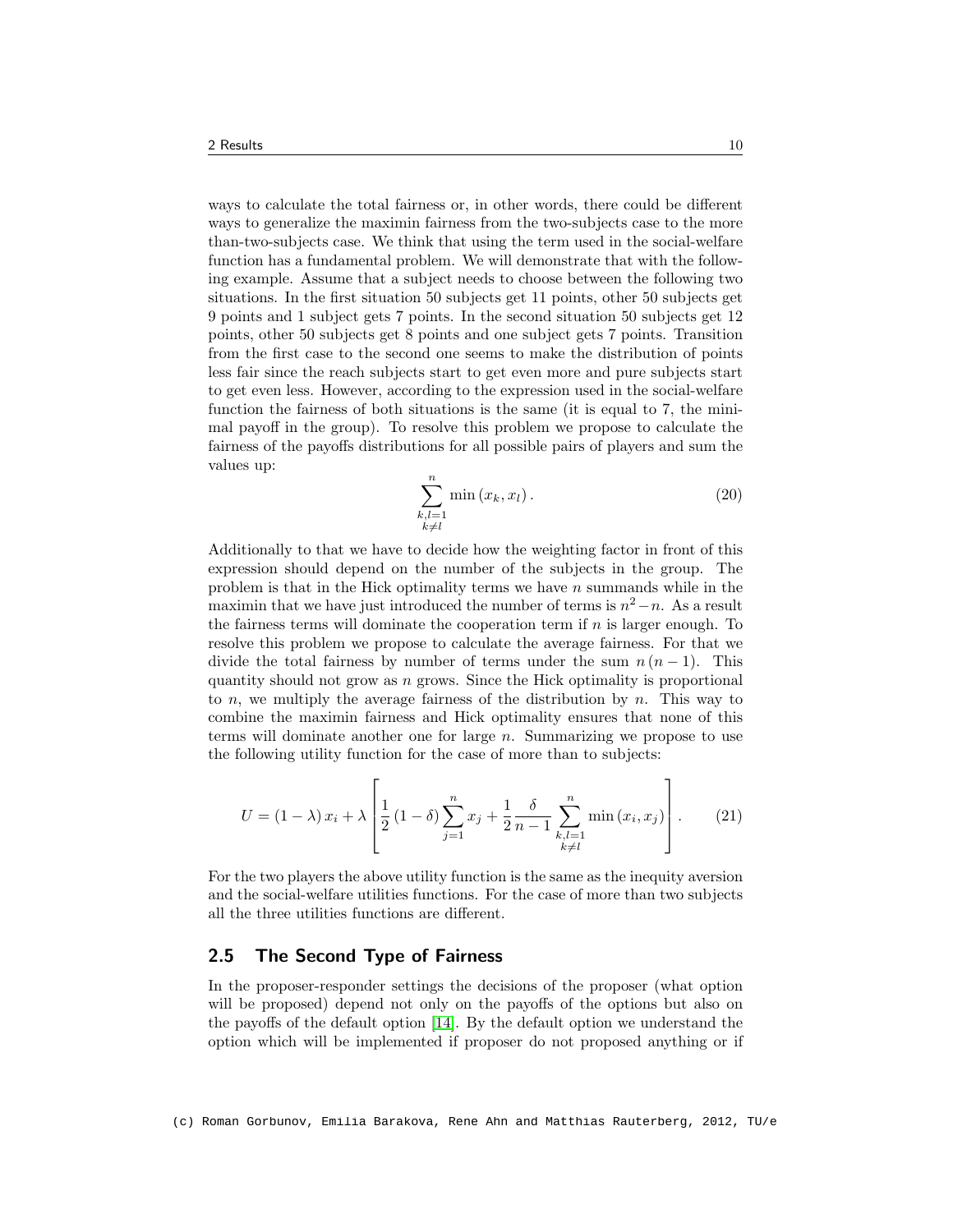the responder rejects the proposed option. In particular we can assume that the subjects care not only about the absolute payoffs associated with the options but also about the gain in the payoff that an option provides in addition to the default score. In other words we assume that the subjects perceive the payoffs of the default option as something that they already have since proposer and responder can always get the default option, if they want, independently on what are the actions of the co-player. As a consequence we could assume that subjects judge all other options by the amount of points that these options give in addition to what the subjects already have from the default option. We will call this amount as gain from the option. If we introduce the gain into the consideration, we can assume that it is treated in the same way as the absolute payoff of the option. In other words, we can assume that subjects might want to maximize their own gain or the total gain of all the subjects. However, utilities of this kind do not add anything new to the above considered utilities since a maximization o the gain is equivalent to the maximization of the absolute payoff. The same is valid for the total gain and total absolute payoff. In contrast, the maximum fairness of the gain is not identical to the maximin fairness calculated for the absolute score. In this way, the extended social-welfare utility function taking into account gains from the options can be written in the following way:

<span id="page-10-0"></span>
$$
U_{4\omega}(p,r) = p + \omega_c(p+r) + \omega_f \min(p,r) + \omega_g \min(p-p_0, r-r_0),
$$
 (22)

where  $\omega_c$ ,  $\omega_f$ , and  $\omega_g$  are weighting factors that represent importance of the cooperation and different kinds of fairness to the given player, respectively. The first term  $p$  capture the egoistic preferences. It has no coefficient (weighting factor) in front because the utility function is invariant with respect to a positive scaling factor and, as a consequence, we can always choose such a scaling factor that makes the coefficient in front of the egoistic term equal to zero. This normalization is convenient since in this case the importance of other factors will be given relatively to the importance of the own benefit of the player.

# 2.6 Removal of Redundancy from the Generalized Inequity-Aversion Utility

We have just introduced a generalization of the social-welfare utility function which captures two kinds of the fairness. Let us consider the question of the analogous generalization of the inequity-aversion function. The following expressions would be a straightforward way to make the generalization:

$$
U_{gfs}(p,r) = p - \alpha \max(r - p, 0) - \beta \max(p - r, 0)
$$

$$
-\alpha^* \max(\Delta r - \Delta p, 0) - \beta^* \max(\Delta p - \Delta r, 0),
$$
(23)

where  $\Delta p = p - p_0$  and  $\Delta r = r - r_0$ . We will call the above defined utility function as the generalize inequity aversion utility function.

In the case of the original inequity aversion utility function [\(1\)](#page-2-0) the payoff space is split into two sub-spraces depending on who gets more points, proposer or responder. In each sub-space the utility function is just a liner function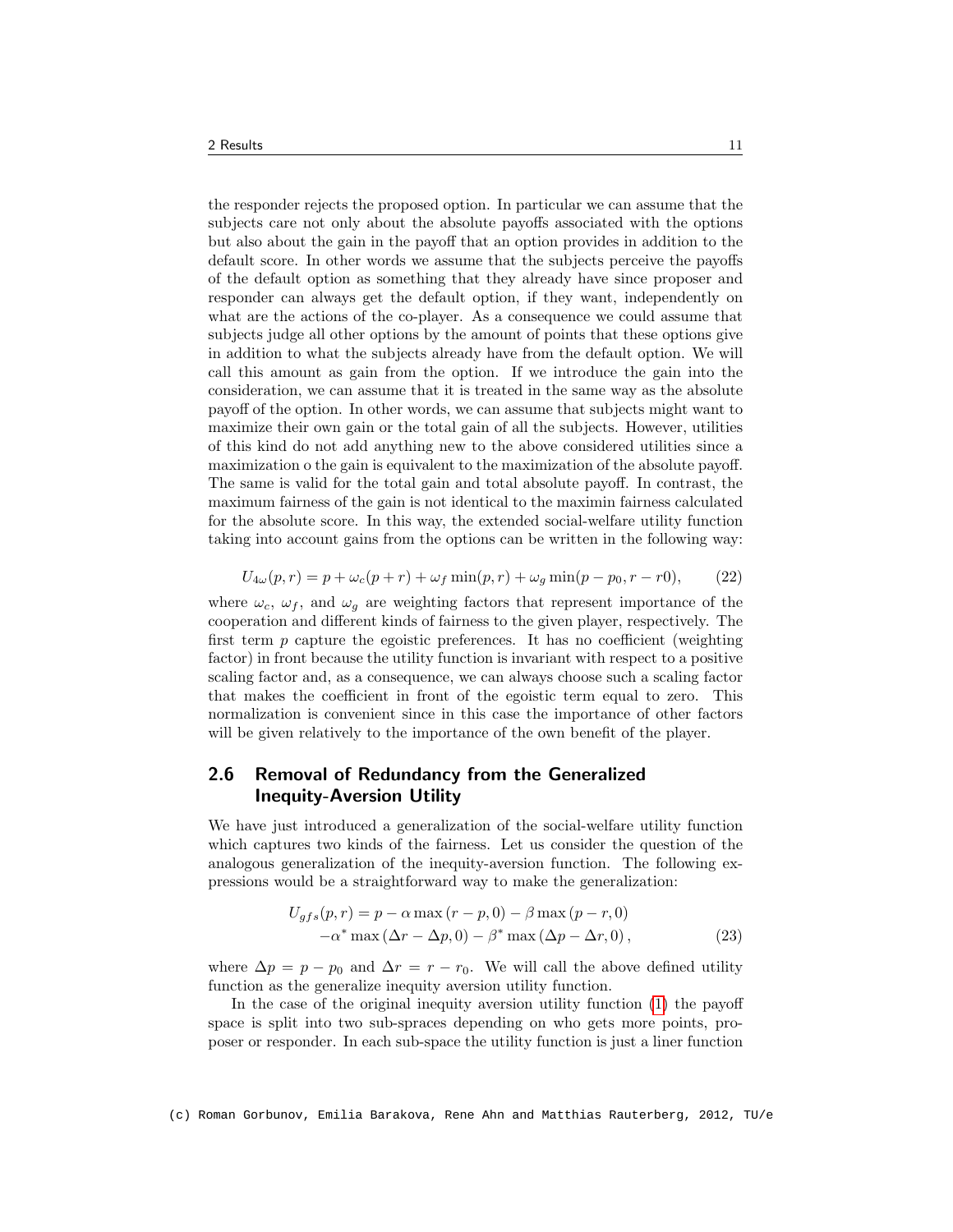combining payoffs of the proposer and responder. In general case the linear functions from different regions differ from each other. In the case of the generalized utility aversion function the payoff space is split into three regions by two lines. The fist line is the same as in the case of the original inequity aversion utility function:  $r = p$ . The second line is parallel to the first one and goes through the default option:  $(p_0, r_0)$ . The second line is given by the following equation:  $r = r_0 + (p - p_0)$ . In every region the generalized utility function is given by a linear function. As a consequence we need to use only three parameters to describe the generalized inequity aversion utility function [\(45\)](#page-12-0). However, as we can see in the equation [\(45\)](#page-12-0) there are four parameters. To remove the redundancy from the formula, let us consider the linear functions representing the utility function in different regions. There are four different cases: 1)  $p > r$ and  $\Delta p > \Delta r$ , 2)  $p > r$  and  $\Delta p < \Delta r$ , 3)  $p < r$  and  $\Delta p > \Delta r$ , 4)  $p < r$  and  $\Delta p < \Delta r$ . For these cases the utility function [\(45\)](#page-12-0) reduces to:

$$
U_{gia}(p,r) = p - (\beta + \beta^*) (p - r) - \beta^* (r_0 - p_0) \text{ if } p > r \text{ and } \Delta p > \Delta r, \tag{24}
$$

$$
U_{gia}(p,r) = p - (\beta - \alpha^*) (p - r) - \alpha^* (p_0 - r_0) \text{ if } p > r \text{ and } \Delta p < \Delta r, (25)
$$

$$
U_{gia}(p,r) = p - (-\alpha + \beta^*) (p - r) - \beta^* (r_0 - p_0) \text{ if } p < r \text{ and } \Delta p > \Delta r, \tag{26}
$$

$$
U_{gia}(p,r) = p - (-\alpha - \alpha^*) (p - r) - \alpha^* (p_0 - r_0) \text{ if } p < r \text{ and } \Delta p < \Delta r. \tag{27}
$$

The above set of equations can be rewritten in the following simplified form:

$$
U_{gia}(p,r) = p - \alpha_{pp} (p - r) - c_{pp} if p > r and p > \Delta r,
$$
\n(28)

$$
U_{gia}(p,r) = p - \alpha_{pr}(p-r) - c_{pr} \text{ if } p > r \text{ and } p < \Delta r,
$$
\n
$$
(29)
$$

$$
U_{gia}(p,r) = p - \alpha_{rp} (p - r) - c_{rp} if p < r and p > \Delta r,
$$
\n(30)

$$
U_{gia}(p,r) = p - \alpha_{rr}(p-r) - c_{rr} \text{ if } p < r \text{ and } p < \Delta r. \tag{31}
$$

In the above equations the relation between the utility of the own benefit and benefit of the co-player is given by the coefficients  $\alpha_{ij}$ .

$$
\beta + \beta^* = \alpha_{pp},\tag{32}
$$

<span id="page-11-0"></span>
$$
\beta - \alpha^* = \alpha_{pr},\tag{33}
$$

$$
-\alpha + \beta^* = \alpha_{rp},\tag{34}
$$

$$
-\alpha - \alpha^* = \alpha_{rr},\tag{35}
$$

It is easy to notice that the values of the coefficients  $\alpha_{ij}$  are invariant with respect to the following transformation of the coefficients  $\alpha$ ,  $\beta$ ,  $\alpha^*$  and  $\beta^*$ :

$$
\beta_{new} \to \beta_{old} + \gamma \tag{36}
$$

$$
\alpha_{new} \to \alpha_{old} - \gamma \tag{37}
$$

$$
\beta_{new}^* \to \beta_{old}^* - \gamma \tag{38}
$$

$$
\alpha_{new}^* \to \alpha_{old}^* + \gamma \tag{39}
$$

So, to remove the ambiguity from the equations (i.e. to fix the  $\gamma$ ) we can apply the following constrain on the coefficients:

<span id="page-11-1"></span>
$$
\beta - \alpha = \beta^* - \alpha^* \tag{40}
$$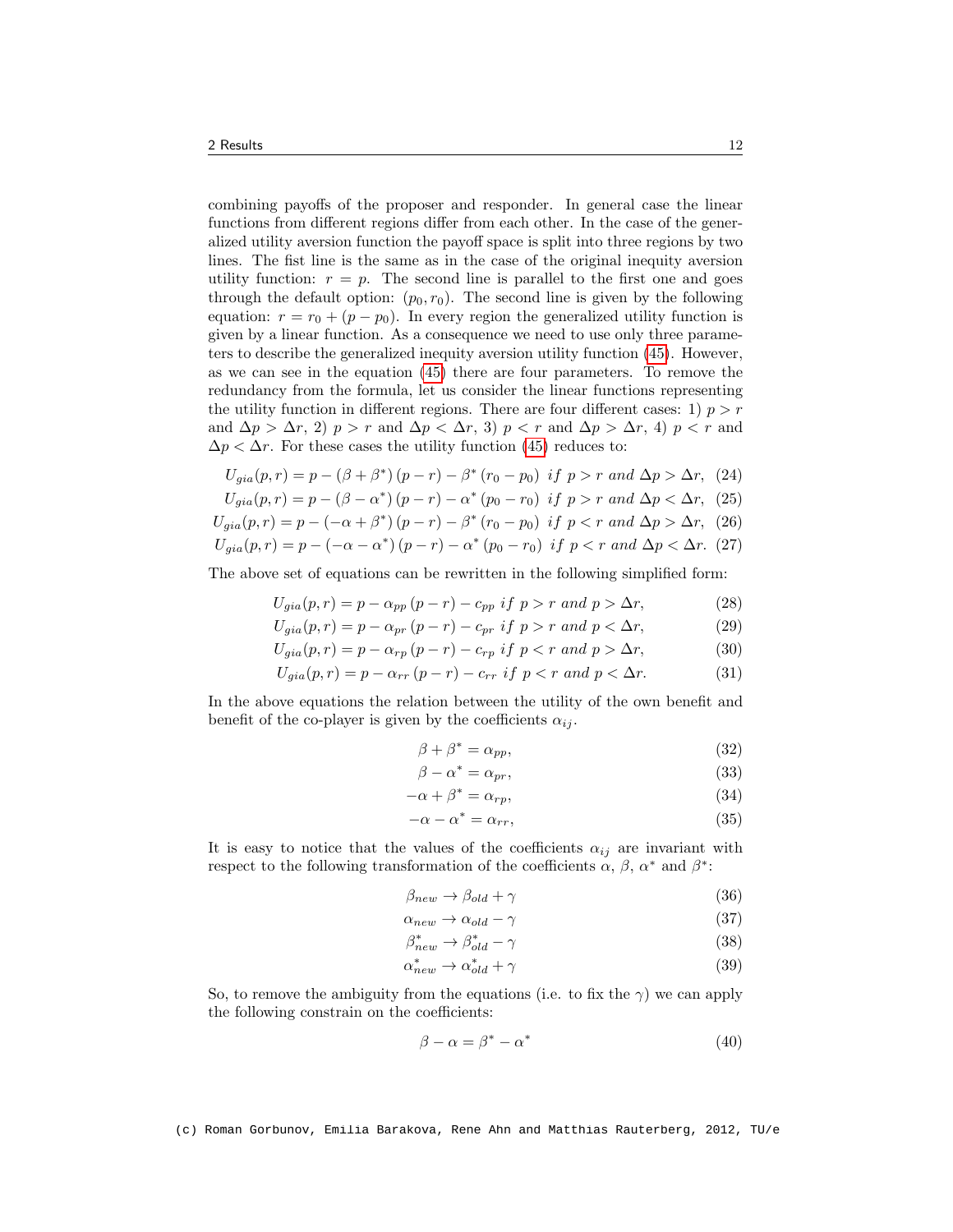If we have an initial set of the coefficients  $\alpha_o$ ,  $\beta_o$ ,  $\alpha_o^*$  and  $\beta_o^*$ , we can use trans-formation [\(32-35\)](#page-11-0) to get the new values for the coefficients  $\alpha_n$ ,  $\beta_n$ ,  $\alpha_n^*$  and  $\beta_n^*$ . The parameter  $\gamma$  can be found in the following way:

$$
\beta_n - \alpha_n = \beta_n^* - \alpha_n^* \tag{41}
$$

$$
(\beta_o + \gamma) - (\alpha_o - \gamma) = (\beta_o^* - \gamma) - (\alpha_o^* + \gamma)
$$
\n(42)

$$
(\beta_o - \alpha_o) + 2\gamma = (\beta_o^* - \alpha_o^*) - 2\gamma \tag{43}
$$

$$
\gamma = \frac{1}{4} [(\beta_o^* - \alpha_o^*) - (\beta_o - \alpha_o)]
$$
\n(44)

On the next step we transform the expression [\(45\)](#page-12-0) to explicitly utilize the above introduced relation between the utility parameters [\(40\)](#page-11-1). First, we will use the following formula  $\max(x, 0) = -\min(-x, 0)$ .

<span id="page-12-0"></span>
$$
U_{fs}^{g}(p,r) = p + \alpha \min (p - r, 0) - \beta \max (p - r, 0)
$$

$$
+ \alpha^* \min (\Delta p - \Delta r, 0) - \beta^* \max (\Delta p - \Delta r, 0),
$$
(45)

Second, we utilize the relation between the utility parameters to decrease their number from 4 to 3:

<span id="page-12-1"></span>
$$
U_{3r}(p,r) = p - (\omega + f) \max(p - r, 0) - (\omega - f) \min(p - r, 0) - (\omega + g) \max(\Delta p - \Delta r, 0) - (\omega - g) \min(\Delta p - \Delta r, 0)
$$
(46)

We will denote the utility function of this form as  $U_{3r}$  to indicate the fact that it splits the payoff space into 3 regions in which it is a linear function of the two parameters  $(p \text{ and } r)$ . The parameter f is responsible for the sensitivity of the subject to the inequity of the final benefit. If  $f = 0$ , then the terms containing f make the same contribution to the  $p > r$  and  $p < r$  regions. In other words, for a subject with  $f = 0$  it does not matter what is larger his/her benefit (p) or benefit of his/her co-player  $(r)$ .

# 2.7 Relation between the Generalized Social-Welfare and Inequity-Aversion Utilities

Let us now show that the utility function based on the idea of linear combination of four strategies [\(22\)](#page-10-0) is identical to the generalized inequity aversion utility function [\(46\)](#page-12-1). To find the relation between the two utility functions we will separately consider four different cases: 1)  $p > r$  and  $\Delta p > \Delta r$ , 2)  $p > r$  and  $\Delta p < \Delta r$ , 3)  $p < r$  and  $\Delta p > \Delta r$ , 4)  $p < r$  and  $\Delta p < \Delta r$ . For the first case  $(p > r \text{ and } \Delta p > \Delta r)$  we have:

$$
U_{4\omega} = p(1 + \omega_c) + r(\omega_c + \omega_f + \omega_g) - \omega_g r_0, \qquad (47)
$$

$$
U_{3r} = p(1 - 2\omega - f - g) + r(2\omega + f + g) + (\omega + g)(r_0 - p_0)
$$
 (48)

For the second case  $(p > r \text{ and } \Delta p < \Delta r)$  we have:

$$
U_{4\omega} = p(1 + \omega_c + \omega_g) + r(\omega_c + \omega_f) - \omega_g p_0, \tag{49}
$$

$$
U_{3r} = p(1 - 2\omega - f + g) + r(2\omega + f - g) + (\omega - g)(r_0 - p_0)
$$
 (50)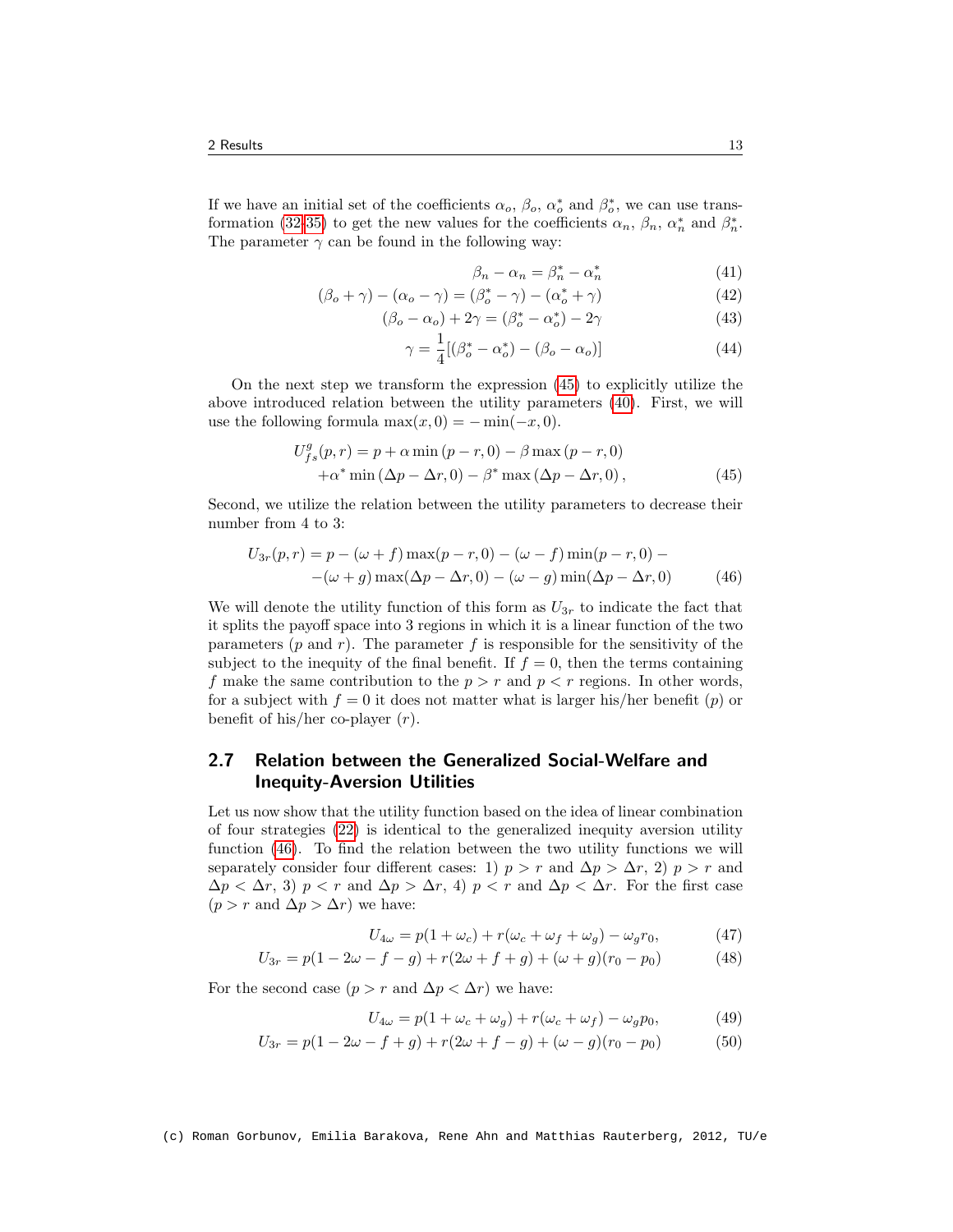For the third case  $(p < r$  and  $\Delta p > \Delta r)$  we have:

$$
U_{4\omega} = p(1 + \omega_c + \omega_f) + r(\omega_c + \omega_g) - \omega_g r_0, \tag{51}
$$

$$
U_{3r} = p(1 - 2\omega + f - g) + r(2\omega - f + g) + (\omega + g)(r_0 - p_0)
$$
 (52)

For the fourth  $(p < r$  and  $\Delta p < \Delta r)$  case we have:

$$
U_{4\omega} = p(1 + \omega_c + \omega_f + \omega_g) + r(\omega_c) - \omega_g p_0, \tag{53}
$$

$$
U_{3r} = p(1 - 2\omega + f + g) + r(2\omega - f - g) + (\omega - g)(r_0 - p_0)
$$
(54)

By comparison of coefficients in front of p and r in the  $U_{4\omega}$  and  $U_{3r}$  we will get the following set of 8 equations:

$$
\alpha(1+\omega_c) = 1 - 2\omega - f - g \tag{55}
$$

$$
\alpha(1 + \omega_c + \omega_g) = 1 - 2\omega - f + g \tag{56}
$$

$$
\alpha(1 + \omega_c + \omega_f) = 1 - 2\omega + f - g \tag{57}
$$

$$
\alpha(1 + \omega_c + \omega_f + \omega_g) = 1 - 2\omega + f + g \tag{58}
$$

and

$$
\alpha(\omega_c + \omega_f + \omega_g) = 2\omega + f + g \tag{59}
$$

$$
\alpha(\omega_c + \omega_f) = 2\omega + f - g \tag{60}
$$

$$
\alpha(\omega_c + \omega_g) = 2\omega - f + g \tag{61}
$$

$$
\alpha(\omega_c) = 2\omega - f - g \tag{62}
$$

(63)

We have added a coefficient  $\alpha$  to count for the fact that the two utility functions can use different normalization. If we add the first equation from the first subset of equations to the first equation from the second subset we get the following equation:

$$
\alpha(1 + 2\omega_c + \omega_f + \omega_g) = 1\tag{64}
$$

The same equation can be obtained if we add the second, third of fourth equations from the two above subsystems. From the last equation we can easily get the scaling factor for the  $U_{4\omega}$  utility based on its parameters.

$$
\alpha = \frac{1}{1 + 2\omega_c + \omega_f + \omega_g} \tag{65}
$$

After the scaling with the factor  $\alpha$  the  $U_{4\omega}$  will coincide with the  $U_{3r}$ :

$$
\alpha U_{4\omega} = U_{3r}.\tag{66}
$$

From the first equation of the fist subsystem it is easy to get  $\omega_c$ . After  $\omega_c$  is found we can use the second equation to find  $\omega_g$ , and from the third equation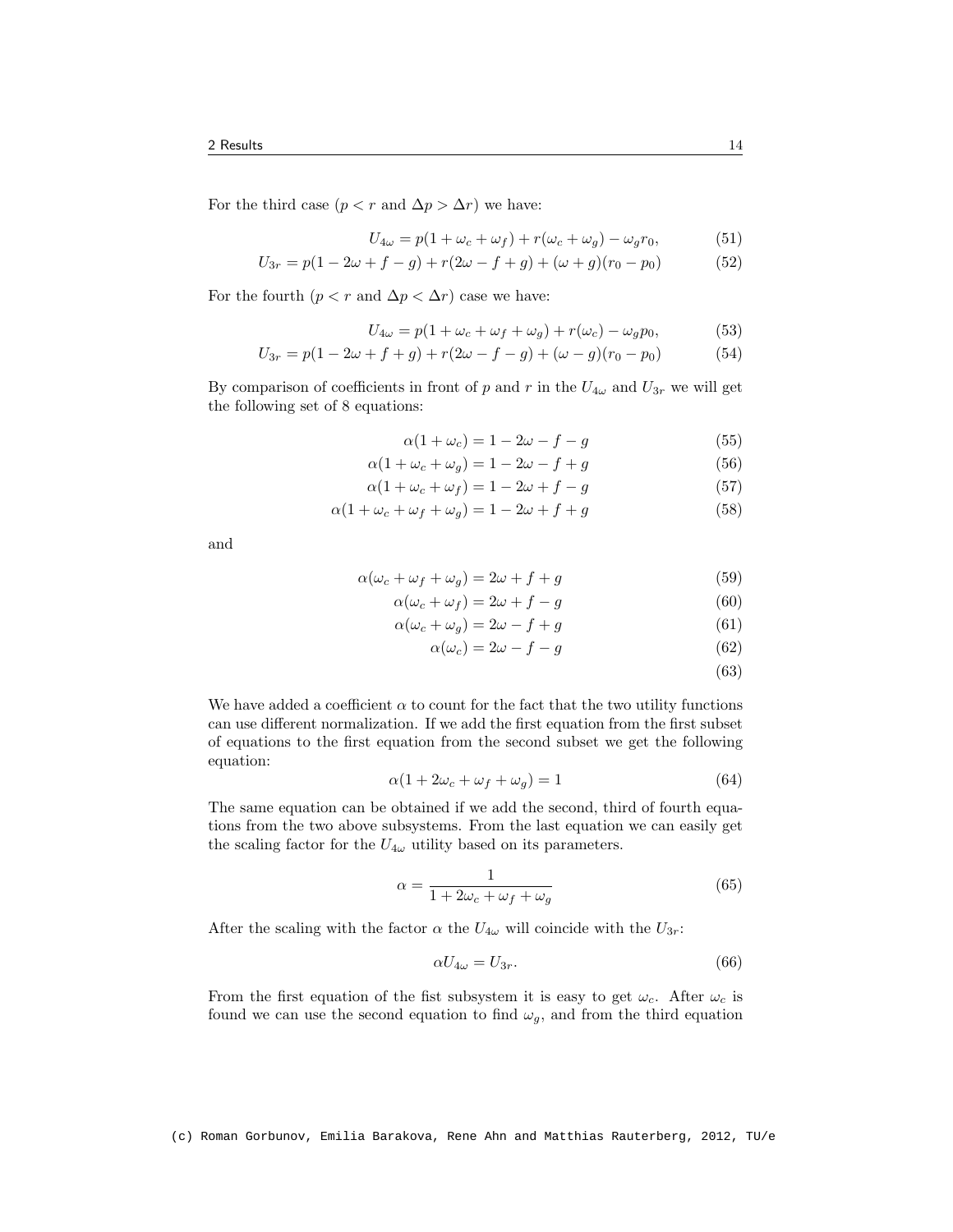we get  $\omega_f$ . In this way we get the following solution:

$$
\omega_c = \frac{1}{\alpha} (1 - \alpha - f - g - 2\omega) \tag{67}
$$

$$
\omega_g = \frac{2g}{\alpha} \tag{68}
$$

$$
\omega_f = \frac{2f}{\alpha} \tag{69}
$$

# 2.8 The Case of More than Two Subjects with the Additional Fairness Term

The above proposed utility function models the fairness with respect to the final score. We would like to generalize the above function to include the second kind of fairness (the fairness with respect to the gain). To do so we could just add one more term to the utility function:

$$
\sum_{\substack{k,l=1\\k\neq l}}^{n} \min\left(x_i - x_i^d, x_j - x_j^d\right),\tag{70}
$$

where  $x_i^d$  denotes the default score of the player *i*. However, as we have seen before, in this way we will introduce the ambiguity to the utility function. In other words, different values of the utility parameters could give the same utility function. To resolve this problem we should take the two-subjects utility function with the removed ambiguity [\(46\)](#page-12-1) and generalize it to the case of more than two players. To do so we have to formalize the generalization procedure. In other words, we have to find the procedure that transforms the modified socialwelfare utility [\(3\)](#page-3-1) to the desired many-subject utility functions [\(21\)](#page-9-0). After we find this procedure, we can apply it to the two-subjects utility with removed ambiguity and, in this way, we should obtain the many-subject utility without ambiguity.

Let us first take the two-subject utility [\(3\)](#page-3-1) and sum it up for all possible pares of subject and then divide by the number of the considered pares:

$$
\frac{1}{n(n-1)}\sum_{\substack{k,l=1\\k\neq l}}^{n} \left\{ (1-\lambda)x_k + \lambda \left[ \frac{1}{2} (1-\delta)(x_k+x_l) + \delta \min(x_k,x_l) \right] \right\} \tag{71}
$$

The above equation can be transformed to the following form:

<span id="page-14-0"></span>
$$
(1 - \lambda) x_i + \lambda \left[ (1 - \delta) \frac{1}{n} \sum_{j=1}^n x_j + \frac{\delta}{n(n-1)} \sum_{\substack{k,l=1 \\ k \neq l}}^n \min(x_k, x_l) \right]
$$
(72)

If we compare the above equation [\(72\)](#page-14-0) and the earlier proposed equation [\(21\)](#page-9-0), we can see that the equation [\(21\)](#page-9-0) can be obtained from the equation [\(72\)](#page-14-0) if the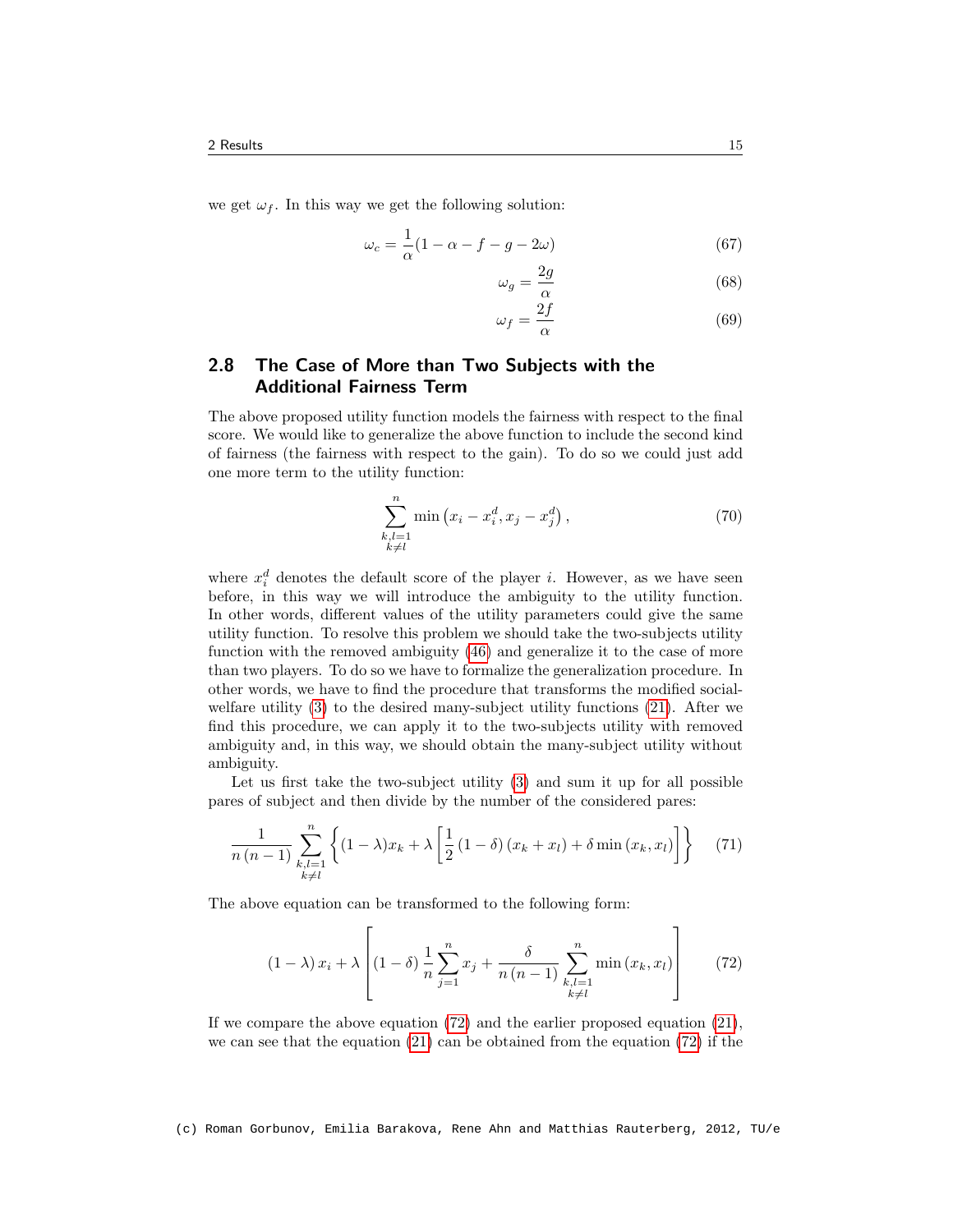following substitution  $\lambda \to \lambda n/2$  before the social term is used. In other words, the generalization of the two-subject case [\(3\)](#page-3-1) can be done if we replace  $\lambda$  by  $n\lambda/2$ and average this two-subjects utility for all possible pare of subjects. Now we can apply this procedure to the two-subjects utility [\(46\)](#page-12-1) which incorporates the two kinds of fairness and in which the ambiguity in the parameters is removed.

$$
U_{3r}(p,r) = p - \frac{1}{2(n-1)} \sum_{\substack{k,l=1\\k \neq l}}^{n} [(\omega + f) \max(p-r, 0) + (\omega - f) \min(p-r, 0)]
$$

$$
-\frac{1}{2(n-1)} \sum_{\substack{k,l=1\\k \neq l}}^{n} [(\omega + g) \max(\Delta p - \Delta r, 0) + (\omega - g) \min(\Delta p - \Delta r, 0)] \tag{73}
$$

## 3 Conclusions

In this work we have compared the inequity-aversion and social-welfare utility functions. We have demonstrated that, in spite on the fact that the two considered utility functions are identical for the case of two subject, their generalizations to the case of more than two subjects are different. The generalization procedures have been compared and analyzed. As a result, we have proposed a new generalization procedure which is different from the generalization procedures applied to the inequity-aversion and social-welfare utility functions. The proposed way to generate a utility functions for more than two subjects provide several advantages. First, the fairness of the payoff distributions is calculated by consideration of all possible pairs of subjects. This is different from the calculation of the fairness prescribed by the inequity-aversion functions in which only pairs containing the subjects making the decision are considered. Second, the importance of the social contribution to the utility functions, as compared to the egoistic contribution, grows as the size of the group grows. The inequityaversion utility does not have this property. Third, the utility proposed for the case of more than two subjects becomes less sensitive to the payoff of a single subject as the size of the group grows. This is different from the socialwelfare utility which could be very sensitive to the payoff of one player even for huge groups. Finally, we have proposed an additional maximin fairness term to the utility function to capture the fact that proposers can behave differently depending on how many points the default option gives to the proposer and responder. Summarizing, we have proposed a many-subjects utility functions which can explain egoistic, cooperative and fair behavior of different kinds in the proposer-responder setting.

#### 4 Acknowledgments

The research reported in this paper is supported by NWO User Support Program Space Research. The project number is ALW-GO-MG/07-13.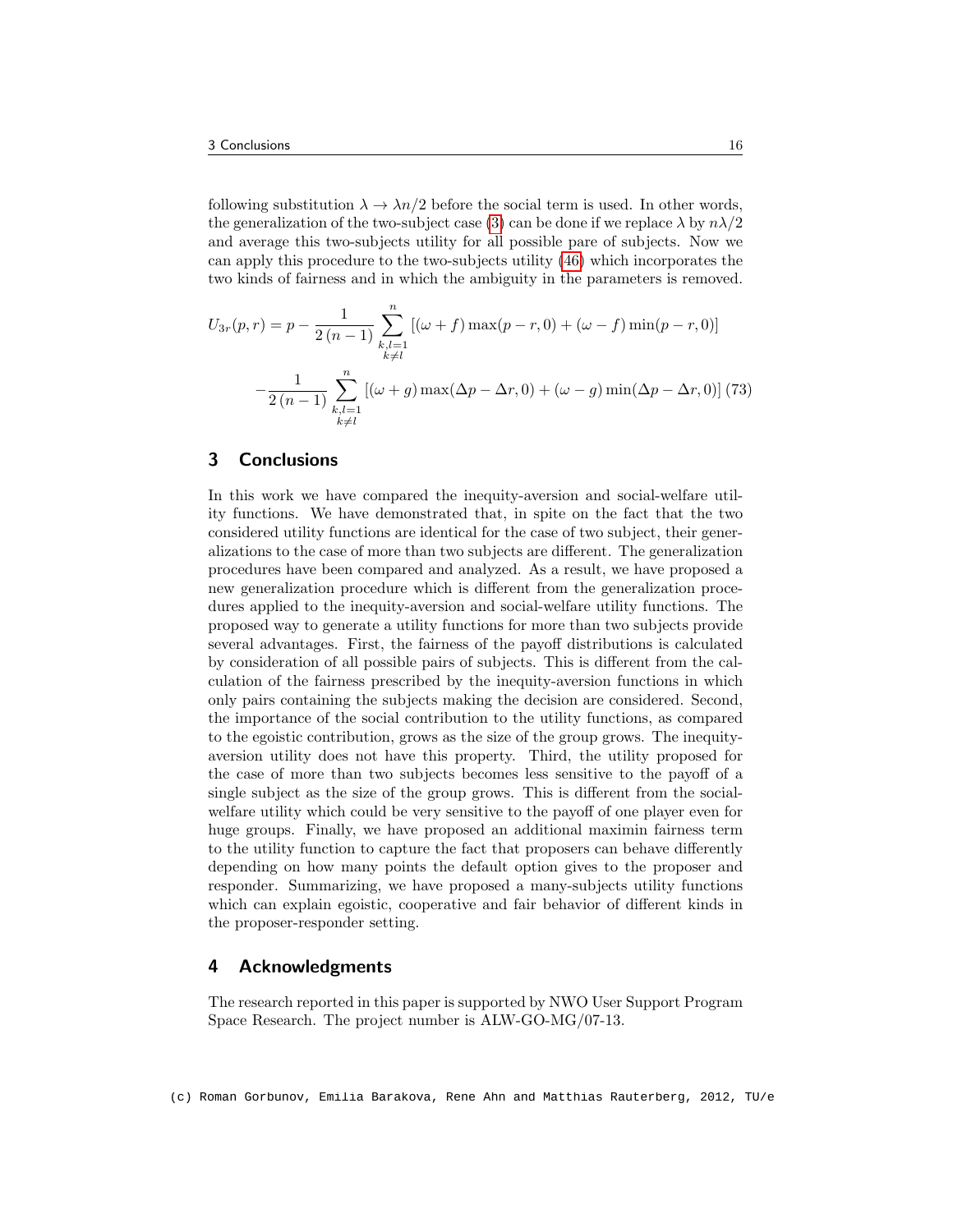#### References

- <span id="page-16-0"></span>[1] George A. Akerlof and Janet L. Yellen. Fairness and unemployment. The American Economic Review, 78:44–49, 1988.
- <span id="page-16-1"></span>[2] Gary E. Bolton and Axel Ockenfels. Erc: A theory of equity, reciprocity and competition. The American Economic Review, 90:166–193, 2000.
- <span id="page-16-8"></span>[3] Gary Charness and Matthew Rabin. Understanding social preferences with simple test. The Quarterly Journal of Economics, pages 817–869, 2002.
- <span id="page-16-9"></span>[4] James C. Cox, Daniel Friedman, and Steven Gjerstad. A tractable model of reciprocity and fairness. Games and Economic Behavior, 59:17–45, 2007.
- <span id="page-16-7"></span>[5] Martin Dufwenberg and Georg Kirchsteiger. A theory of sequential reciprocity. Games and Economic Behavior, 47:268–298, 2004.
- <span id="page-16-10"></span>[6] Armin Falk and Urs Fischbacher. A theory of reciprocity. Games and Economic Behavior, 54:293–315, 2006.
- <span id="page-16-2"></span>[7] Ernst Fehr and Georg Kirchsteiger. Insider power, wage discrimination and fairness. The Economic Journal, 104:571–583, 1994.
- <span id="page-16-3"></span>[8] Ernst Fehr, Georg Kirchsteiger, and Arno Riedl. Gift exchange and reciprocity in competitive experimental markets. European Economic Review, 42:1–34, 1998.
- <span id="page-16-4"></span>[9] Ernst Fehr and Klaus M. Schmidt. A theory of fairness, competition, and cooperation. The Quarterly Journal of Economics, pages 817–868, 1999.
- <span id="page-16-11"></span>[10] Roman Gorbunov, Emilia Barakova, Rene Ahn, and Matthias Rauterberg. Monitoring interpersonal relationships through games with social dilemma. Proceedings of International Conference on Evolutionary Computation Theory and Applications, pages 5–12, 2011.
- <span id="page-16-6"></span>[11] Roman Gorbunov, Emilia Barakova, and Matthias Rauterberg. Design of social agents. Lecture Notes in Computer Science, 6686:192–201, 2011.
- <span id="page-16-12"></span>[12] D. Hennes, K. P. Tuyls, M. A. Neerincx, and G. W. M. Rauterberg. Microscale social network analysis for ultra-long space flights. The IJCAI-09 workshop on artificial intelligence in space, Pasadena, California, USA, 2009.
- <span id="page-16-5"></span>[13] Georg Kirchsteiger. The role of envy in ultimatum games. Journal of economic behavior and organization, 25:373–390, 1994.
- <span id="page-16-13"></span>[14] Francesca Marzo, Ya'akov Gal, Barbara J. Grosz, and Avi Pfeffer. Social preferences in relational contexts. Proceedings of the 4th conference in collective intentionality, 2004.